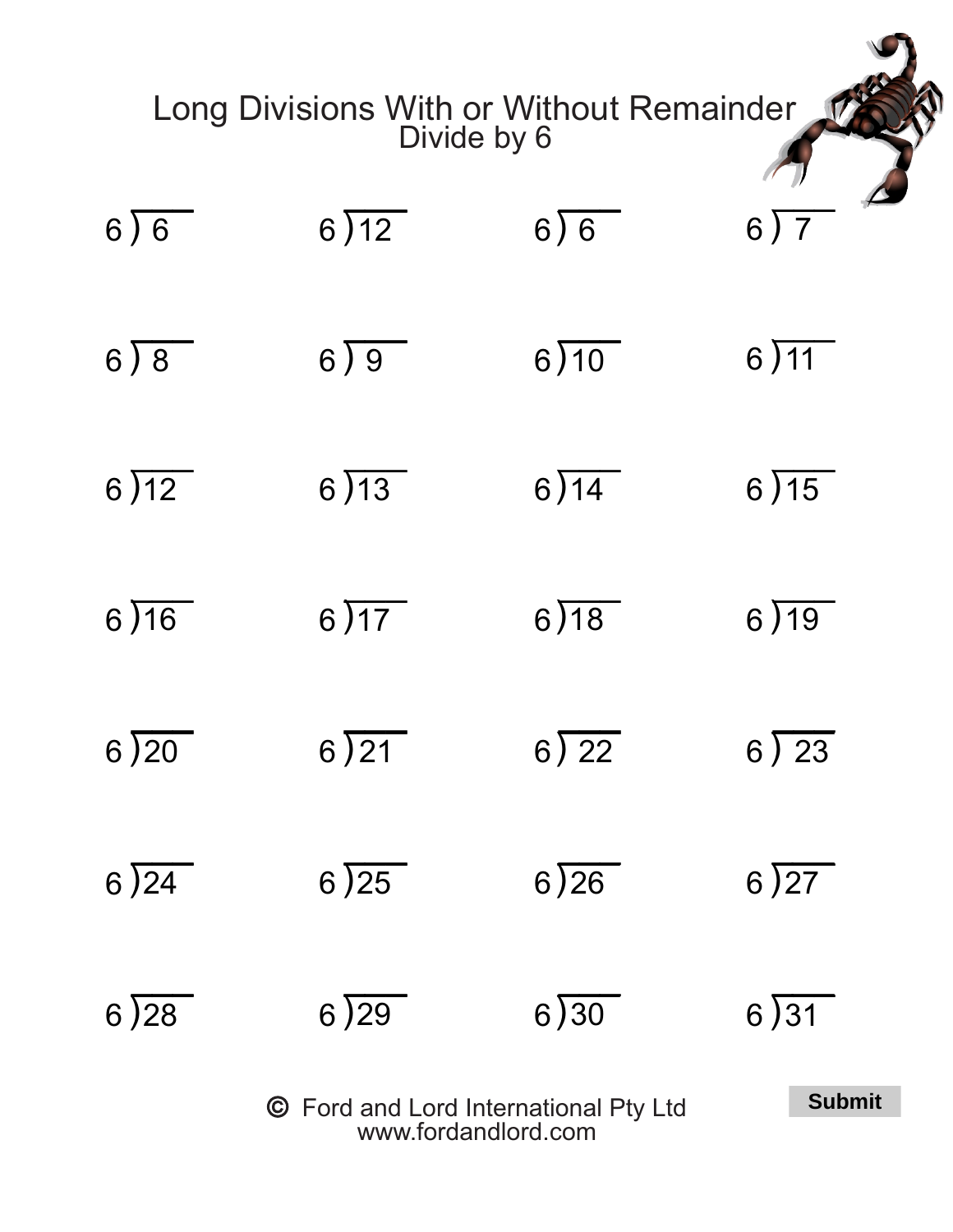| Long Divisions With or Without Remainder<br>Divide by 6 |               |       |      |  |  |
|---------------------------------------------------------|---------------|-------|------|--|--|
| 6)32                                                    | 6)33          | 6)34  | 6)35 |  |  |
| 6)36                                                    | 6)37          | 6)38  | 6)39 |  |  |
| 6)40                                                    | 6)41          | 6)42  | 6)43 |  |  |
| 6)44                                                    | 6)45          | 6)46  | 6)47 |  |  |
| 6)48                                                    | 6)49          | 6) 50 | 6)51 |  |  |
| 6)52                                                    | 6)53          | 6)54  | 6)55 |  |  |
| 6)56                                                    | 6)57          | 6)58  | 6)59 |  |  |
|                                                         | <b>Submit</b> |       |      |  |  |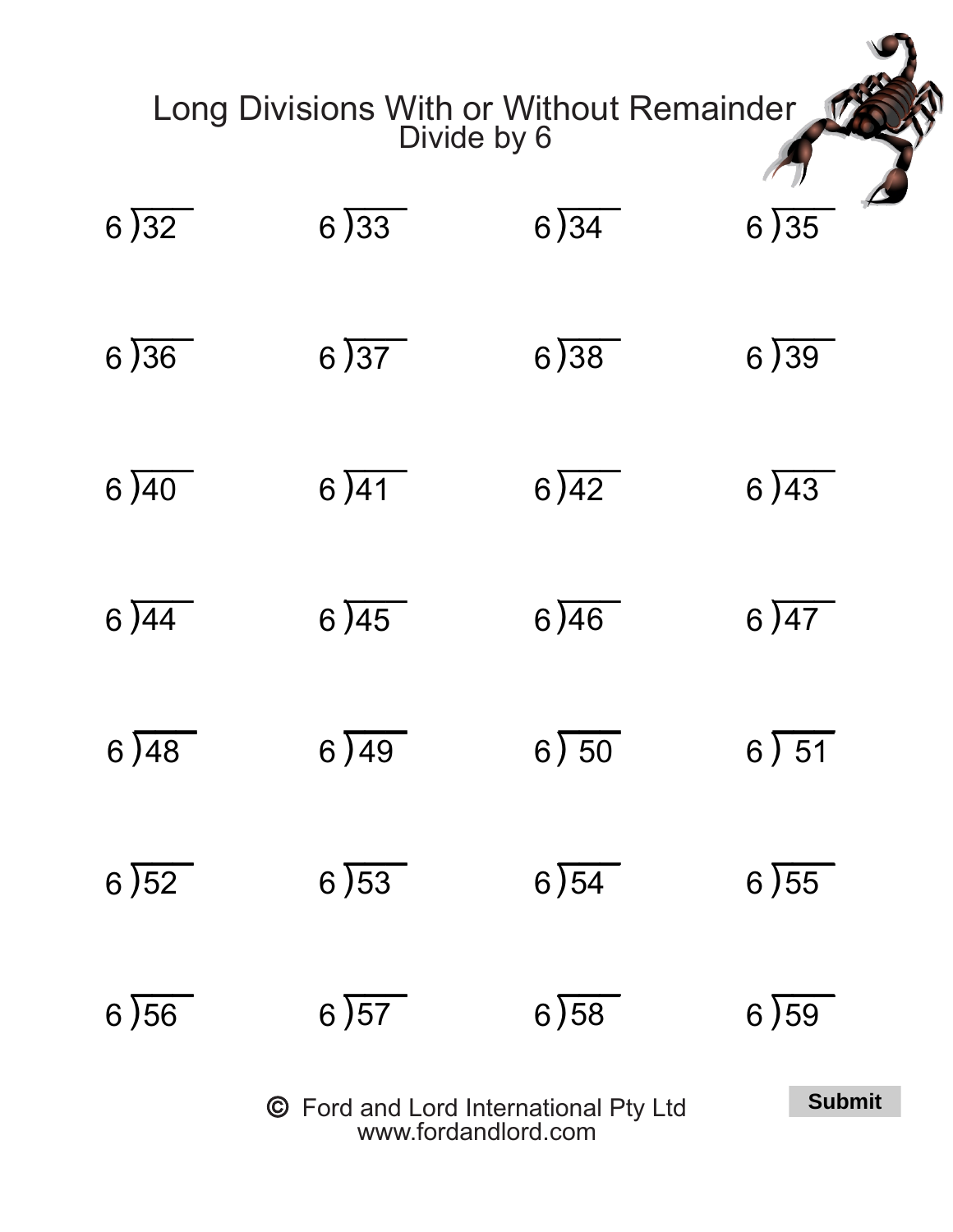| Long Divisions With or Without Remainder<br>Divide by 6 |               |      |       |  |  |
|---------------------------------------------------------|---------------|------|-------|--|--|
| 6)60                                                    | 6)61          | 6)62 | 6)63  |  |  |
| 6)64                                                    | 6)65          | 6)66 | 6)67  |  |  |
| 6)68                                                    | 6)69          | 6)70 | 6)71  |  |  |
| 6)72                                                    | 6)73          | 6)74 | 6)75  |  |  |
| 6)76                                                    | 6)77          | 6)78 | 6) 79 |  |  |
| 6)80                                                    | 6)81          | 6)82 | 6)83  |  |  |
| 6)84                                                    | 6)85          | 6)86 | 6)87  |  |  |
| © Ford and Lord International Pty Ltd                   | <b>Submit</b> |      |       |  |  |